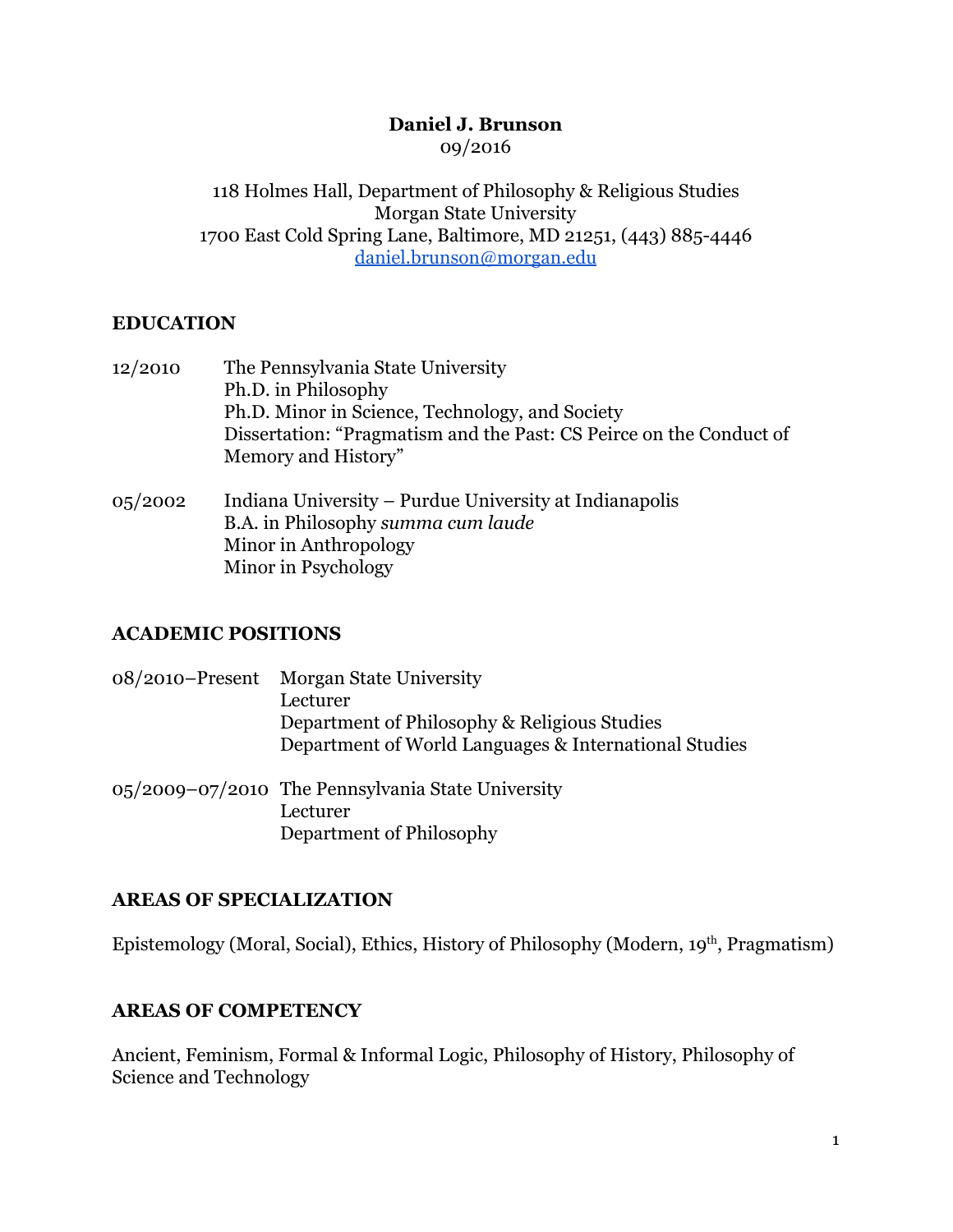### **PUBLICATIONS**

#### **Peer-Reviewed Journal Articles**

2016 "Fluency, Satisfaction, Truth: Reassessing James in light of some contemporary psychology." *Contemporary Pragmatism* 13.1: 29-47. 2013 "Insuring the Community against Loss: Roycean Reflections on the Tasks of Interpretation." *The Pluralist* 8.2: 36-59. 2007 "Memory and Peirce's Pragmatism." *Cognitio-Estudios: revista eletrônica de filosofia* 4.2: 71-80.

#### **Peer-Reviewed Conference Proceedings**

2016 "Insuring an Indefinite Future: Sustainability as a Consequence of Royce's Moral Vision." Editor's Selection. The Pluralist 11.1: 117-125. 2009 "Peircean Semiotics and the Need for Metaphysics," in *Semiotics 20062007*. Edited by Terry Prewitt, Wendy Morgan, and Benjamin Smith. Ottawa: Legas Publishing: 37-46.

### **Book Chapters**

2015 "The End of Trust in the Age of Big Data?," in *Social Epistemology and Technology: Toward Increasing Public Self-Awareness Regarding Technological Mediation.* Frank Scalambrino, ed. Rowman and Littlefield International. 2014 "A Pragmaticist Appreciates the Past," in *Charles Sanders Peirce in His Own Words: 100 Years of Semiotics, Communication and Cognition.* Thellefsen, T. and Sørensen, B. eds. Berlin: The De Gruyter Group: 399404.

#### **Book Reviews**

| 2016 | "Review of America the Philosophical." Contemporary Pragmatism          |
|------|-------------------------------------------------------------------------|
|      | 13.3: 341-344.                                                          |
| 2016 | "Book Review Essay Thinking through the Imagination: Aesthetics in      |
|      | Human Cognition. The Pluralist 11.2: 111-117.                           |
| 2015 | "Review of Waller's The Stubborn System of Moral Responsibility."       |
|      | Ethical Theory and Moral Practice. First Online 10/13/2015.             |
|      | http://link.springer.com/article/10.1007%2Fs10677-015-9644-y            |
| 2014 | "A Review of Collingwood's Idea of History: A Reader's Guide." History: |
|      | Review of New Books 42.4: 143-144.                                      |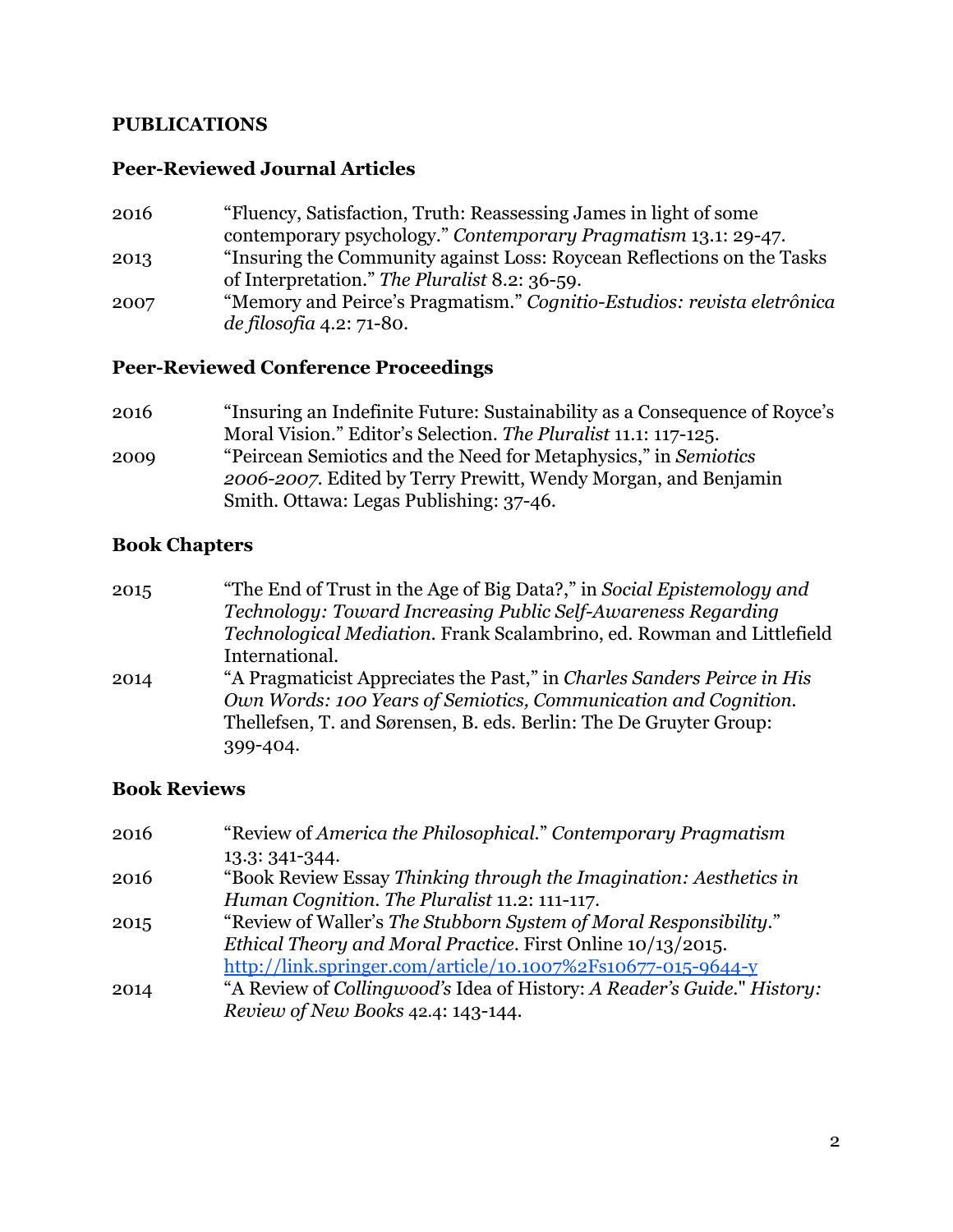# **Other Publications**

| 2016 | "Editorial Introduction to Royce Centennial Issue." Transactions of the |
|------|-------------------------------------------------------------------------|
|      | Charles S. Peirce Society 52.2 (forthcoming)                            |
| 2014 | "Comments on 'Cruel and Unusual Care and Punishment." APA               |
|      | Newsletter on Philosophy and Medicine 14.1: 10-11.                      |

# **CONFERENCE ACTIVITY**

## **Presenter**

| 2017 | "Against Copy Theories of Truth: Aphantasia in James and Peirce." Society                                                                   |
|------|---------------------------------------------------------------------------------------------------------------------------------------------|
|      | for the Advancement of American Philosophy Panel at the American                                                                            |
|      | Philosophical Association, Eastern (January)                                                                                                |
| 2017 | "Traditions are Precious Treasures? Pragmatic Reflections on Inculcating                                                                    |
|      | a Tradition You Only Recently Joined." The Society for Philosophers in                                                                      |
|      | America (SOPHIA) Panel at the American Philosophical Association,                                                                           |
|      | Eastern (January)                                                                                                                           |
| 2016 | "Extending Peirce's Extended Mind." Transhumanist Themes in Peirce<br>Panel. Science and Values in Peirce and Dewey: A Conference in Honour |
|      | of Angus Kerr-Lawson (April)                                                                                                                |
| 2016 | "William James and the Imaginations: Neurodiversity and Philosophical                                                                       |
|      | Problems." Atlantic Coast Pragmatists Forum (April).                                                                                        |
| 2016 | "Royce's Wise Provincialism and Bullard's Environmental Racism."                                                                            |
|      | Philosophy and HBCUs III: Imagining Social Justice in Urban                                                                                 |
|      | Environments (April).                                                                                                                       |
| 2015 | "Insurance and the Formation of a Public." Society for the Advancement of                                                                   |
|      | American Philosophy Panel at Society for U.S. Intellectual History                                                                          |
|      | (October)                                                                                                                                   |
| 2015 | "Insuring an Indefinite Future: Sustainability as a Consequence of Royce's                                                                  |
|      | Moral Vision." Society for the Advancement of American Philosophy                                                                           |
|      | (March)                                                                                                                                     |
| 2014 | Author Meets Critics: John Kaag's Thinking Through the Imagination.                                                                         |
|      | Society for the Philosophy of Creativity Panel at the American                                                                              |
|      | Philosophical Association, Eastern (December)                                                                                               |
| 2014 | "Loyalty and Prudence: Aquinas and Royce in Dialogue." Society for the                                                                      |
|      | Advancement of American Philosophy Panel at the American Catholic<br>Philosophical Association (October)                                    |
| 2014 | "Common Sensism, Fallibilism, Pragmatism." Panel: "Rethinking &                                                                             |
|      | Reviewing Peirce's Critical Common-Sensism." The Charles S. Peirce 2014                                                                     |
|      | International Centennial Congress (July)                                                                                                    |
| 2013 | "The Virtue of Insurance: Loyalty to Loyalty in a Special Community of                                                                      |
|      | Interpretation." Josiah Royce Society at the American Philosophical                                                                         |
|      | Association, Eastern (December)                                                                                                             |
|      |                                                                                                                                             |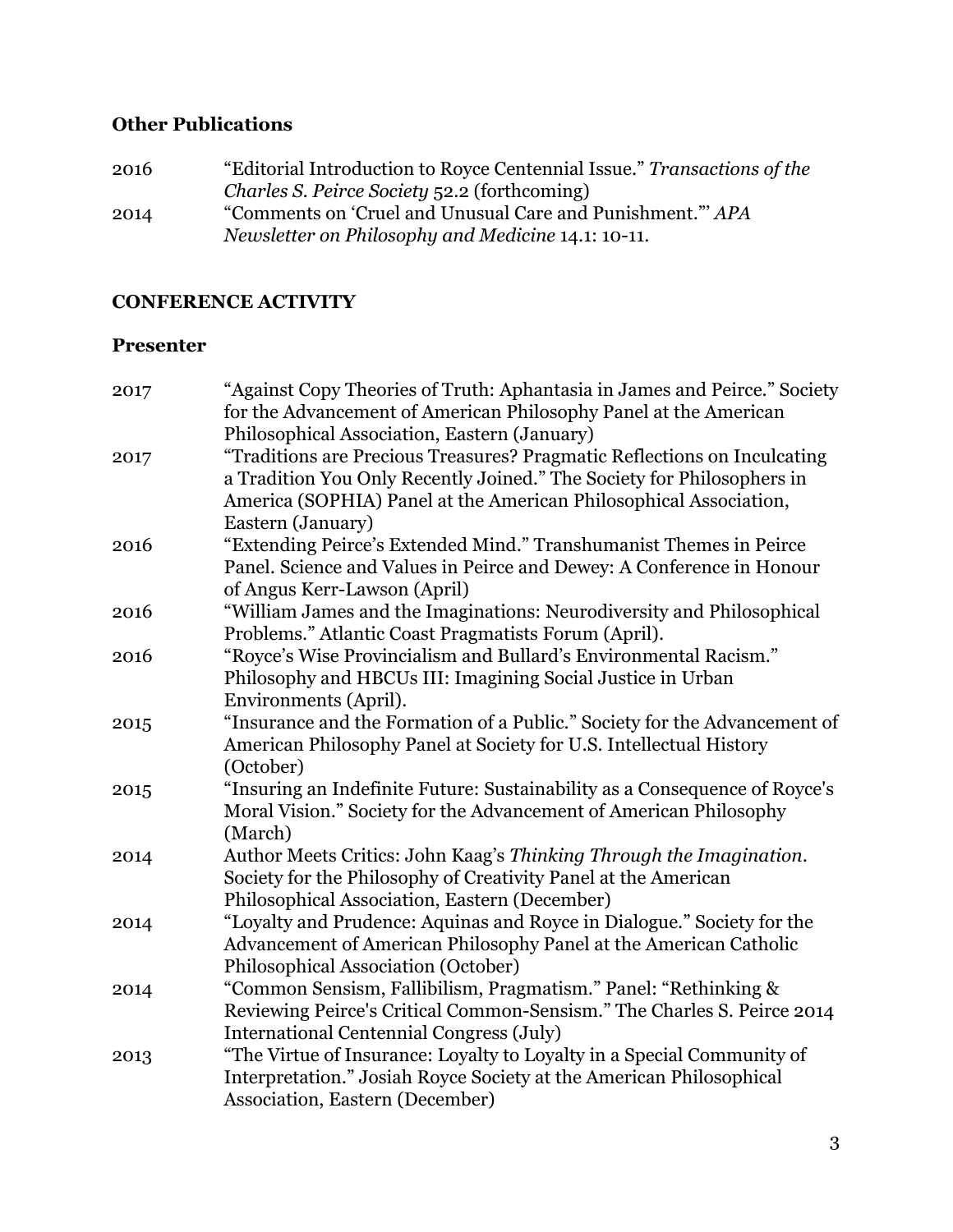| 2013 | "Notes on Peirce's Epistemology of Memory." Atlantic Coast Pragmatists<br>Forum (April)                                                                        |
|------|----------------------------------------------------------------------------------------------------------------------------------------------------------------|
| 2013 | "Roycean Insurance and Moral Cosmopolitanism." Society for the<br><b>Advancement of American Philosophy (March)</b>                                            |
| 2011 | "Interpretation as Risk Management: Royce on the Logic of Insurance."<br>Josiah Royce Society at the American Philosophical Association, Eastern<br>(December) |
| 2010 | "Understanding Habits in Light of Peirce's Categories and Semeiotic."<br>Society for the Advancement of American Philosophy (March)                            |
| 2009 | "Towards Pragmatism as the Logic of Explanation." Society for the<br>Advancement of American Philosophy (March)                                                |
| 2008 | "Peirce's Approach to the Past: A Testimonial." New York Pragmatist<br>Forum (December)                                                                        |
| 2008 | "Peirce's Account of Pythagoras." Society for the Advancement of<br><b>American Philosophy (March)</b>                                                         |
| 2006 | "Peircean Semiotics and the Need for Metaphysics." Semiotics Society of<br>America (October)                                                                   |
| 2006 | "Memory as a Proof of Peirce's Pragmati(ci)sm." Society for the<br>Advancement of American Philosophy Summer Institute in American<br>Philosophy (July)        |
| 2005 | "Between Apologetics and Polemics: Arendt and Collingwood on Writing<br>History." Penn State Hannah Arendt Conference (October)                                |
| 2005 | "History in Peirce's Classification of the Sciences." Society for the<br>Advancement of American Philosophy Summer Institute in American<br>Philosophy (July)  |
| 2005 | "Indefinite Progress: The Moral Uplift of James Hutton's Philosophy of<br>Time." International Association for Science and Technology Studies<br>(February)    |
| 2003 | "Richard Rorty, Philosopher of Liberalism?" New School University<br>Graduate Conference (April)                                                               |
| 2003 | "Richard Rorty, Philosopher of Liberalism?" Emory University Graduate<br>Conference (March)                                                                    |

## **Commentator**

| 2014 | Panel: Josiah Royce Society at American Philosophical Association,     |
|------|------------------------------------------------------------------------|
|      | Eastern (December)                                                     |
| 2013 | Paper: "Cruel and Unusual Care and Punishment: Epistemic Injustices in |
|      | Correctional Health Care." Panel: "Care and Obligation." American      |
|      | Philosophical Association, Eastern (December)                          |
| 2013 | Panel: "James' Metaphysics." Society for the Advancement of American   |
|      | Philosophy at American Philosophical Association, Eastern (December)   |
| 2012 | Paper: "Naturalizing the Will and the Will to Believe: William James"  |
|      | Moral Psychology of Freedom." Panel: "What Can We Will?" American      |
|      | Philosophical Association, Eastern (December)                          |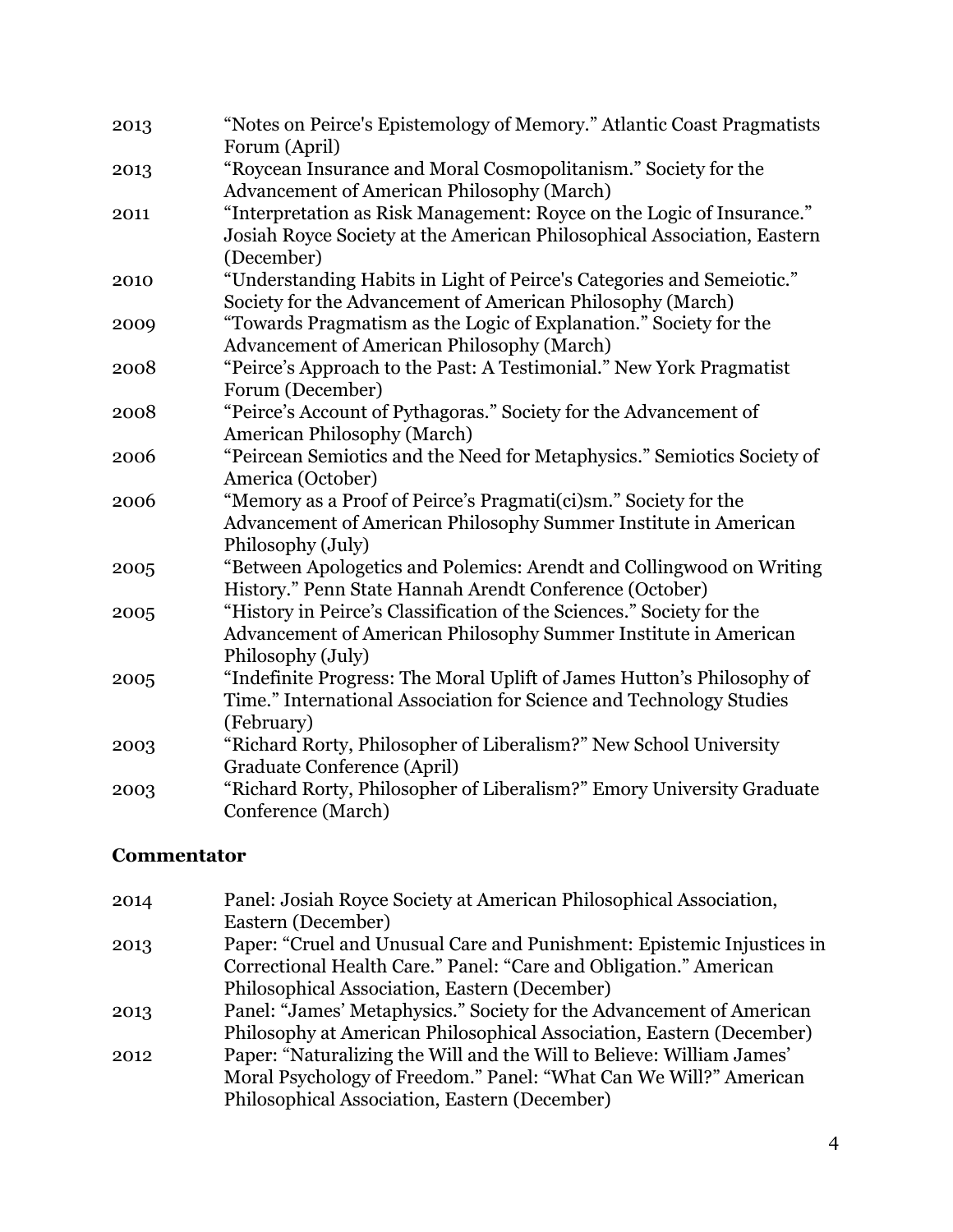| 2007  | Panel: "Revising the Violent Past." Penn State History Department<br>Graduate Student Conference (October)                                                                 |
|-------|----------------------------------------------------------------------------------------------------------------------------------------------------------------------------|
| Chair |                                                                                                                                                                            |
| 2017  | Josiah Royce Society Panel at American Philosophical Association, Eastern<br>(January)                                                                                     |
| 2016  | Josiah Royce Society Panel at American Philosophical Association, Eastern<br>(January)                                                                                     |
| 2015  | "Traditional Papers in the History of Philosophy" Panel at Society for the<br><b>Advancement of American Philosophy (March)</b>                                            |
| 2014  | Society for the Advancement of American Philosophy Panel "Deweyan<br>Pragmatism and Care Ethics Reconsidered" at American Philosophical<br>Association, Eastern (December) |
| 2014  | Josiah Royce Society Panel at American Philosophical Association, Eastern<br>(December)                                                                                    |
| 2014  | Society for the Advancement of American Philosophy Panel "Pragmatism"<br>and the Moral Life" at American Catholic Philosophical Association<br>(October)                   |
| 2014  | "Disagreement and Polemics" Panel at Philosophy & HBCUs II:<br>Philosophical Atheism and Communities of Faith (April)                                                      |
| 2013  | "Care and Obligation" Panel at American Philosophical Association,<br>Eastern (December)                                                                                   |
| 2013  | Society for the Advancement of American Philosophy Panel "James'<br>Metaphysics" at American Philosophical Association, Eastern (December)                                 |
| 2011  | Metaphysical Society of America Panel at the American Philosophical<br>Association, Eastern (December)                                                                     |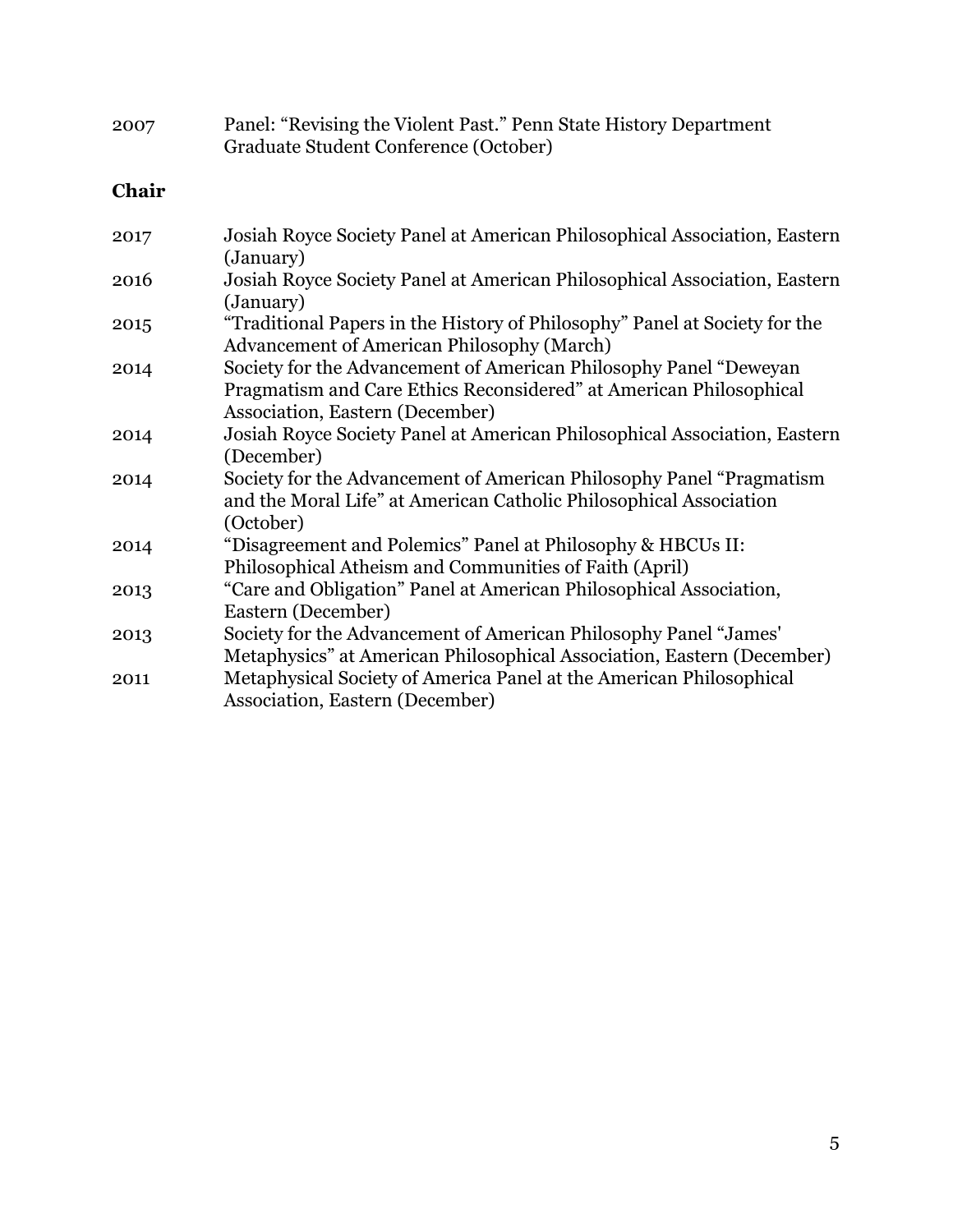#### **TEACHING EXPERIENCE**

#### **Courses Taught at Morgan State University (Fall 2010**–**Fall 2016)**

Lower-level:

Ethics and Values (9x) Introduction to Logic/Critical Thinking (35x) Elementary Latin I (7x) Elementary Latin II (6x) Intermediate Latin I Intermediate Latin II

Upper-level: Critical Thinking/Introduction to Formal and Informal Logic (4x) [includes LSAT preparation] Early Modern Philosophy Nineteenth Century Philosophy Writing Philosophical Arguments (3x)

#### **Courses Taught at Penn State University (Spring 2004** – **Summer 2010)**

Ancient Philosophy Basic Problems of Philosophy (3x) Persons, Moral Values, and the Good Life Critical Thinking (3x) Ethical Leadership (2x) Introduction to Ethics Introduction to Philosophy of Science Introduction to Philosophy of Technology Introduction to Theories of Knowledge Introduction Symbolic Logic  $(2x, +5x)$  online-only [Developed online course for the department] Philosophy of Law and Legal Ethics (2x online-only) Nineteenth Century Philosophy Philosophy of Love and Sex Pragmatism and American Philosophy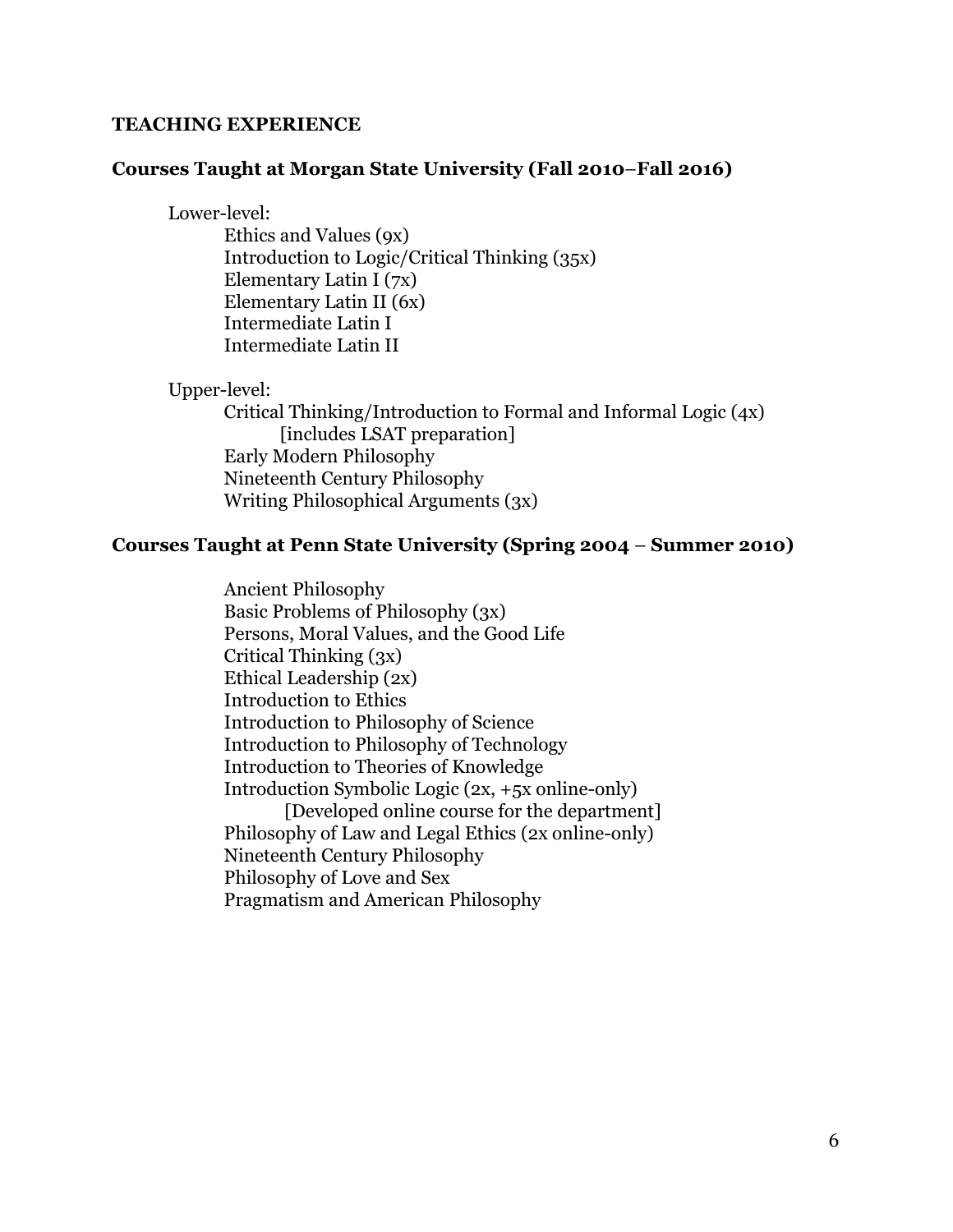## **SERVICE**

# **Institutional**

| $2014 -$  | Morgan State Departmental Library Committee Member                          |
|-----------|-----------------------------------------------------------------------------|
| 2013      | Morgan State Departmental Grade Adjudication Committee Member               |
| $2013 -$  | Morgan State Departmental Facebook Page Manager                             |
| 2012-2014 | Morgan State Philosophy Club Co-Advisor                                     |
| $2010 -$  | Morgan State Departmental Retention & Recruitment Committee Member          |
| $2010 -$  | Morgan State Departmental Logic Committee Member                            |
|           | 2004–2010 Penn State Graduate Exhibition Judge                              |
|           | 2004–2009 Penn State Undergraduate Philosophy Club Graduate Student Liaison |
|           | 2007–2008 Penn State Philosophy Department Travel Committee Graduate        |
|           | Representative                                                              |
|           | 2002–2007 Indiana University School of Liberal Arts Alumni Board            |

# **Professional**

| 2016-         | Liaison Officer for the Society of Philosophers in America (SOPHIA)      |
|---------------|--------------------------------------------------------------------------|
| 2016-         | Assistant Editor for Contemporary Pragmatism                             |
| 2016          | Referee for The Journal of Speculative Philosophy (August)               |
| 2016          | Referee for The Pluralist (June)                                         |
| 2016          | Referee for Consciousness and Cognition (May)                            |
| 2016          | Referee for Teaching Philosophy (May)                                    |
| 2016          | Referee for The Journal of Speculative Philosophy (March)                |
| 2016          | Referee for Consciousness and Cognition (March)                          |
| $2015 - 2016$ | Guest Editor for The Transactions of the Charles S. Peirce Society for a |
|               | <b>Royce Centennial Issue</b>                                            |
| 2015          | Referee for Teaching Philosophy (November)                               |
| 2015          | Referee for The Pluralist (September)                                    |
| 2015          | Referee for The Good Society (June)                                      |
| 2015          | Referee for Teaching Philosophy (April)                                  |
| 2015          | Referee for The Good Society (March)                                     |
| 2015          | Referee for The Journal of Speculative Philosophy (January)              |
| $2014 -$      | Secretary for the Josiah Royce Society                                   |
| $2014 -$      | Coordinator for Josiah Royce Society panels at American Philosophical    |
|               | <b>Association</b> , Eastern                                             |
| 2014          | Referee for Teaching Philosophy (August)                                 |
| 2014          | Curator-at-Large for the <i>Public Philosophy Journal</i> (May).         |
| 2014          | Referee for Society for the Advancement of American Philosophy panels at |
|               | American Philosophical Association, Eastern (May)                        |
| 2013          | Referee for Teaching Philosophy (November, December)                     |
| 2013          | Referee for Society for the Advancement of American Philosophy Panels at |
|               | American Philosophical Association, Eastern (May)                        |
|               |                                                                          |